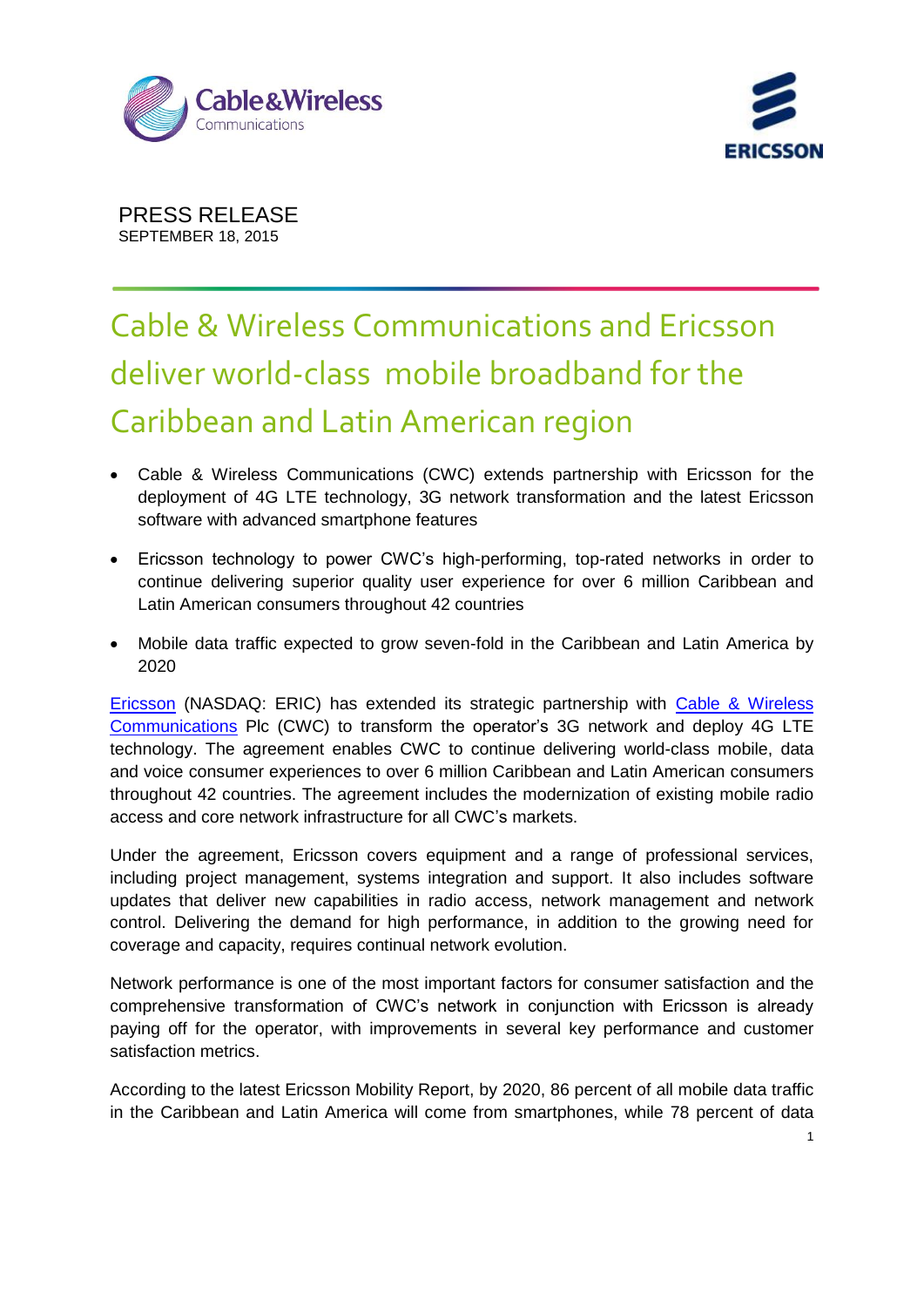



traffic in the region will come from LTE. In addition, mobile data traffic is expected to grow seven-fold in the region by 2020.

Carlo Alloni, EVP Technology and Group CTIO, Cable & Wireless Communications, says: "Mobile broadband data is a key driver for economic growth in the Caribbean and Latin America. The launch of next-generation 4G LTE and 3G will ensure our customers continue to enjoy high speed access on a superior network with unparalleled customer service."

Alloni also added, "The extension of our strategic partnership with Ericsson consolidates our commitment to delivering high-quality communications services to our customers and to working together to keep our outstanding network position. It is key for us to be working with global, innovative vendors such as Ericsson."

Clayton Cruz, Vice President, Ericsson Region Latin America & Caribbean, says: "With this agreement, we further strengthen our long-term strategic business relationship with Cable & Wireless by supporting them in meeting their commitment to excellent services for their customers in the Caribbean and Latin America."

"According to our worldwide benchmark, CWC's regional mobile network ranks with the bestin-class worldwide. In a very competitive, Networked Society, a network with superior performance is one of the key differentiators and a strategic asset for operators. Our collaboration ensures the delivery of a high-quality mobile broadband experience," said Cruz.

Ericsson is present today in all high-traffic LTE markets, including the United States, Japan and South Korea, and is ranked first for handling the most global LTE traffic. Forty percent of the world's mobile traffic is carried over Ericsson networks – twice as much mobile traffic as the closest competitor. Ericsson is first in LTE market share within the world's top 100 cities. More than 220 LTE RAN and Evolved Packet Core networks have been delivered by Ericsson worldwide, of which 170 are live commercially.

NOTES TO EDITORS

Media Kit: [Long Term Evolution –](http://www.ericsson.com/thecompany/press/mediakits/lte) LTE [Ericsson Mobility Report](http://www.ericsson.com/mobility-report)

Download high-resolution photos and broadcast-quality video at [www.ericsson.com/press](http://www.ericsson.com/press)

*Ericsson is the driving force behind the Networked Society – a world leader in communications technology and services. Our long-term relationships with every major*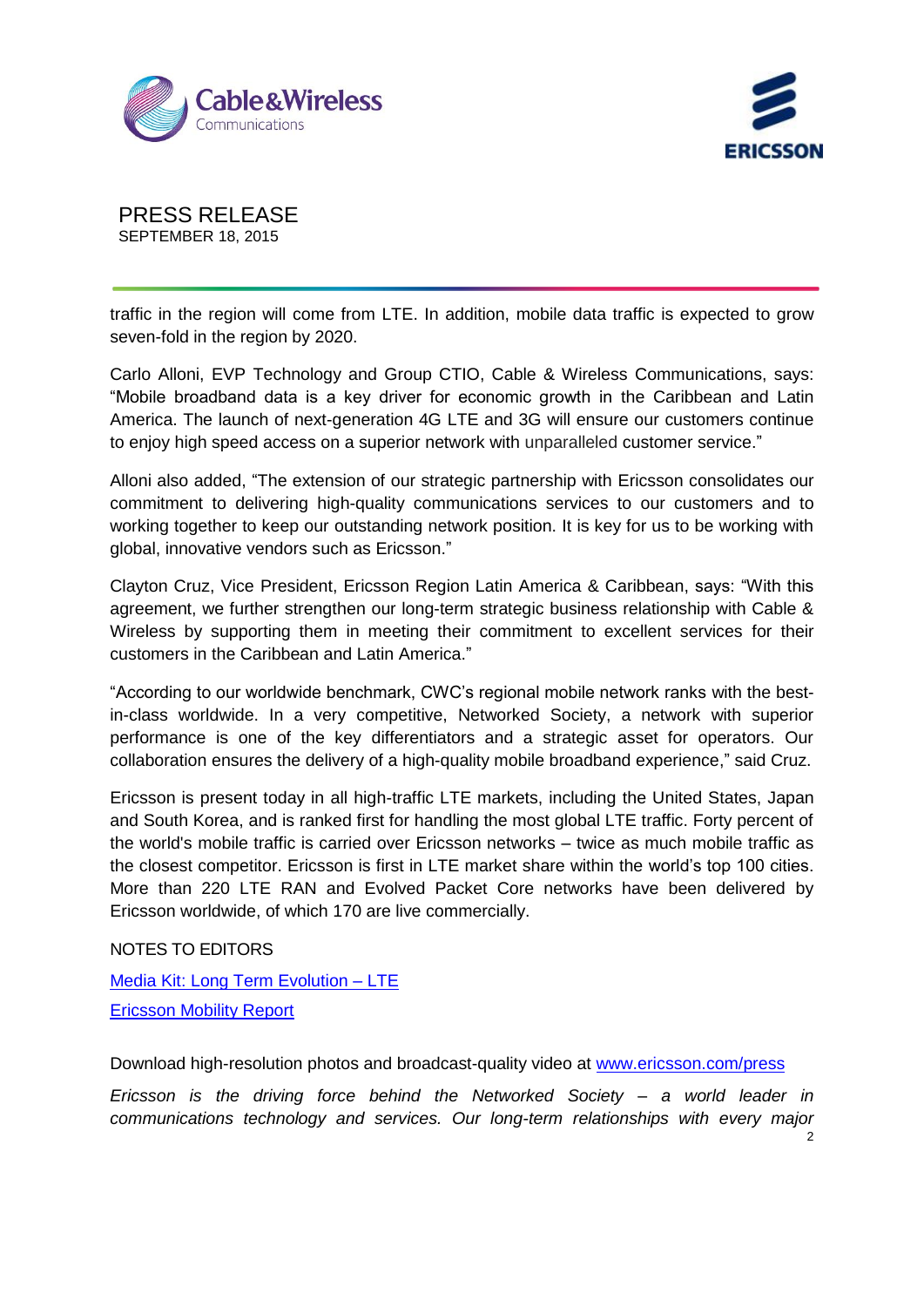



*telecom operator in the world allow people, business and society to fulfill their potential and create a more sustainable future.* 

*Our services, software and infrastructure – especially in mobility, broadband and the cloud – are enabling the telecom industry and other sectors to do better business, increase efficiency, improve the user experience and capture new opportunities.* 

*With approximately 115,000 professionals and customers in 180 countries, we combine global scale with technology and services leadership. We support networks that connect more than 2.5 billion subscribers. Forty percent of the world's mobile traffic is carried over Ericsson networks. And our investments in research and development ensure that our solutions – and our customers – stay in front.*

*Founded in 1876, Ericsson has its headquarters in Stockholm, Sweden. Net sales in 2014 were SEK 228.0 billion (USD 33.1 billion). Ericsson is listed on NASDAQ OMX stock exchange in Stockholm and the NASDAQ in New York.*

[www.ericsson.com](http://www.ericsson.com/) [www.ericsson.com/news](http://www.ericsson.com/news) [www.twitter.com/ericssonpress](http://www.twitter.com/ericssonpress) [www.facebook.com/ericsson](http://www.facebook.com/ericsson) [www.youtube.com/ericsson](http://www.youtube.com/ericssonpress)

## FOR FURTHER INFORMATION, PLEASE CONTACT

Karina Martini, External Communications Latin America & Caribbean, Ericsson Phone: +56 2 23725048 E-mail: karina.martin[i@ericsson.com](mailto:wendi.patrick@ericsson.com)

## **About Cable & Wireless Communications:**

Cable & Wireless Communications Plc (CWC) is a full service communications and entertainment provider, operating in the Caribbean and Latin America. With annual sales of over \$2.4bn, it operates both mobile and fixed networks, supported by submarine and terrestrial optical fibre backhaul capacity. Through the acquisition of Columbus International Inc. on 31 March 2015, CWC now delivers superior high-speed mobile data, broadband and video services. It has leading market positions in Mobile, Fixed Line, Broadband and Video consumer offers.